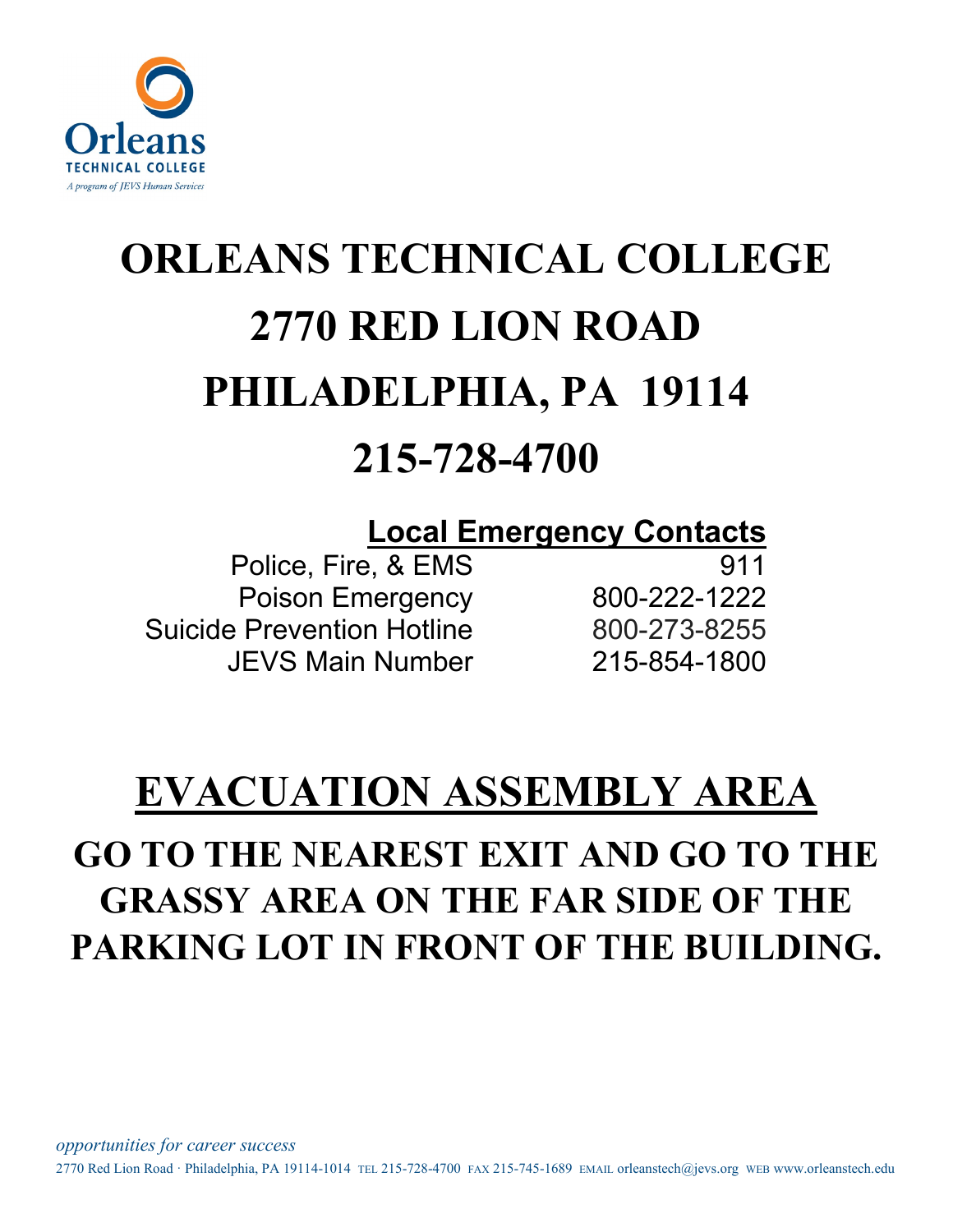

# **EVACUATION**

Evacuation routes and evacuation assembly areas may change depending on the nature and location of the emergency. Follow instructions of Security or Campus Administrator. If the fire alarm sounds or you are instructed to evacuate:

- Evacuate your area.
- Leave all personal belongings behind, unless instructed otherwise.
- Close all office and classroom doors.
- Walk without delay, but do not run. Do not use elevators. They will not operate if the fire alarm system is activated.
- Assist those with temporary or permanent disabilities needing special assistance evacuating.
- Evacuate using the primary evacuation route to your designated outside evacuation assembly area listed on the front cover.
- Avoid any dangerous areas.
- Try to account for all students and staff when you reach the designated evacuation assembly area.
- Notify Security or Campus Administrator if anyone is missing or injured.
- Supervise all students; prevent them from leaving the evacuation assembly area until the emergency is declared to be over.
- Remain at the evacuation assembly area.
- Do not re-enter the building until told to do so by Security, Campus Administrator or the Fire Department.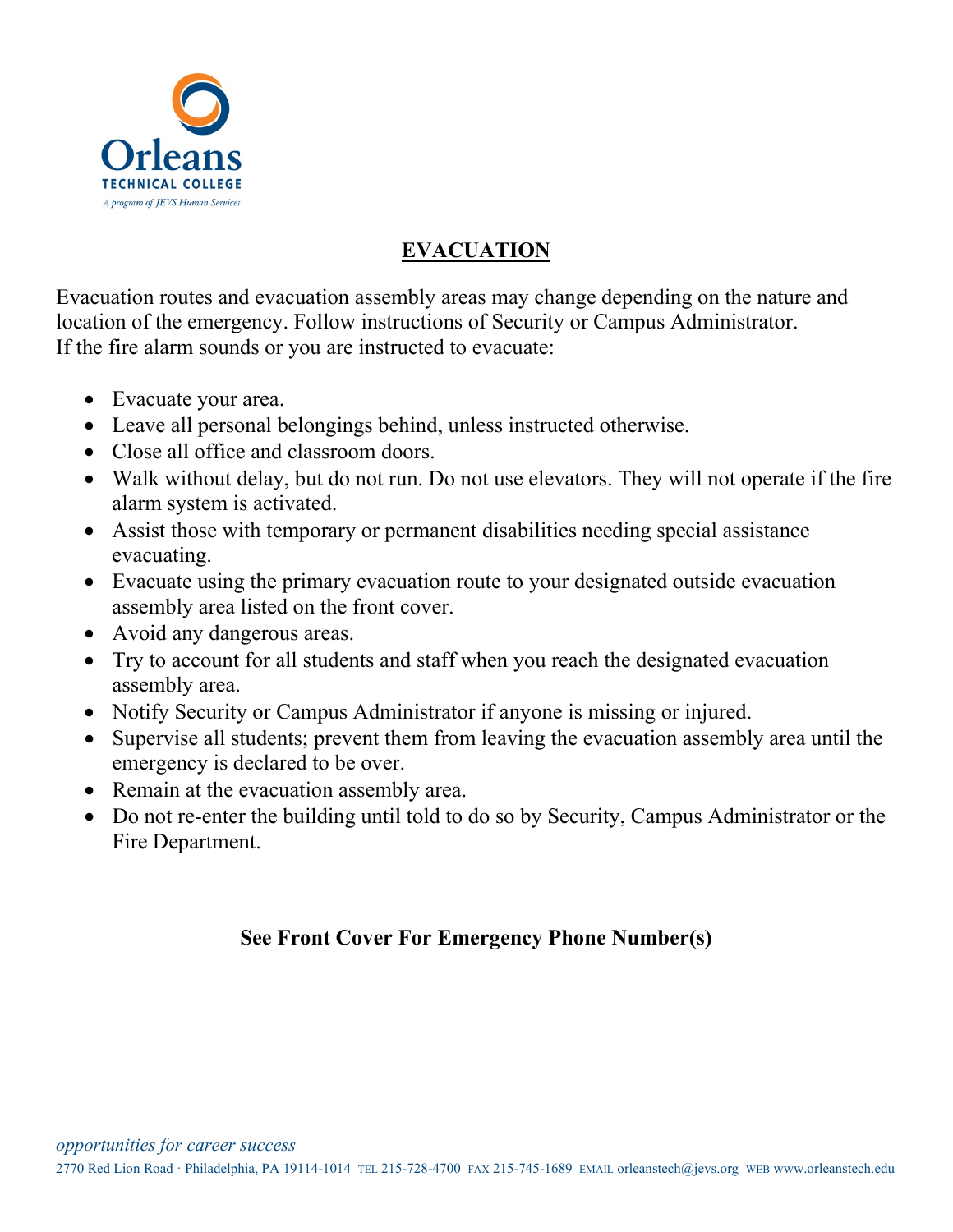

# **POWER OUTAGE OR UTILITY FAILURE PROCEDURES**

If the power goes out or even partial outage:

- Remain calm.
- Notify Security or a Campus Administrator.
- Security or a Campus Administrator will attempt to assess the scope and expected duration of the outage.
- Security or a Campus Administrator will provide response directions to you once they complete their assessment.
- Remain in your area/classroom, room or office and do not move around the building unnecessarily.
- Do not attempt to use elevators.
- If you are in a dark area, proceed cautiously to an area that has emergency lights.
- Emergency lighting should come on automatically. If emergency lights do not come on in your area, notify Security or Campus Administrator.
- Provide assistance to others in your immediate area who may be unfamiliar with the building.
- If instructed to evacuate, proceed cautiously to your designated evacuation assembly area which is the grassy area on the far side of the parking lot in front of the building.

If there is loss of another utility:

- Notify Security or Campus Administrator
- Security or Campus Administrator will assess the scope and expected duration of the outage.
- If there is an immediate problem or special needs, notify Security or Campus Administrator.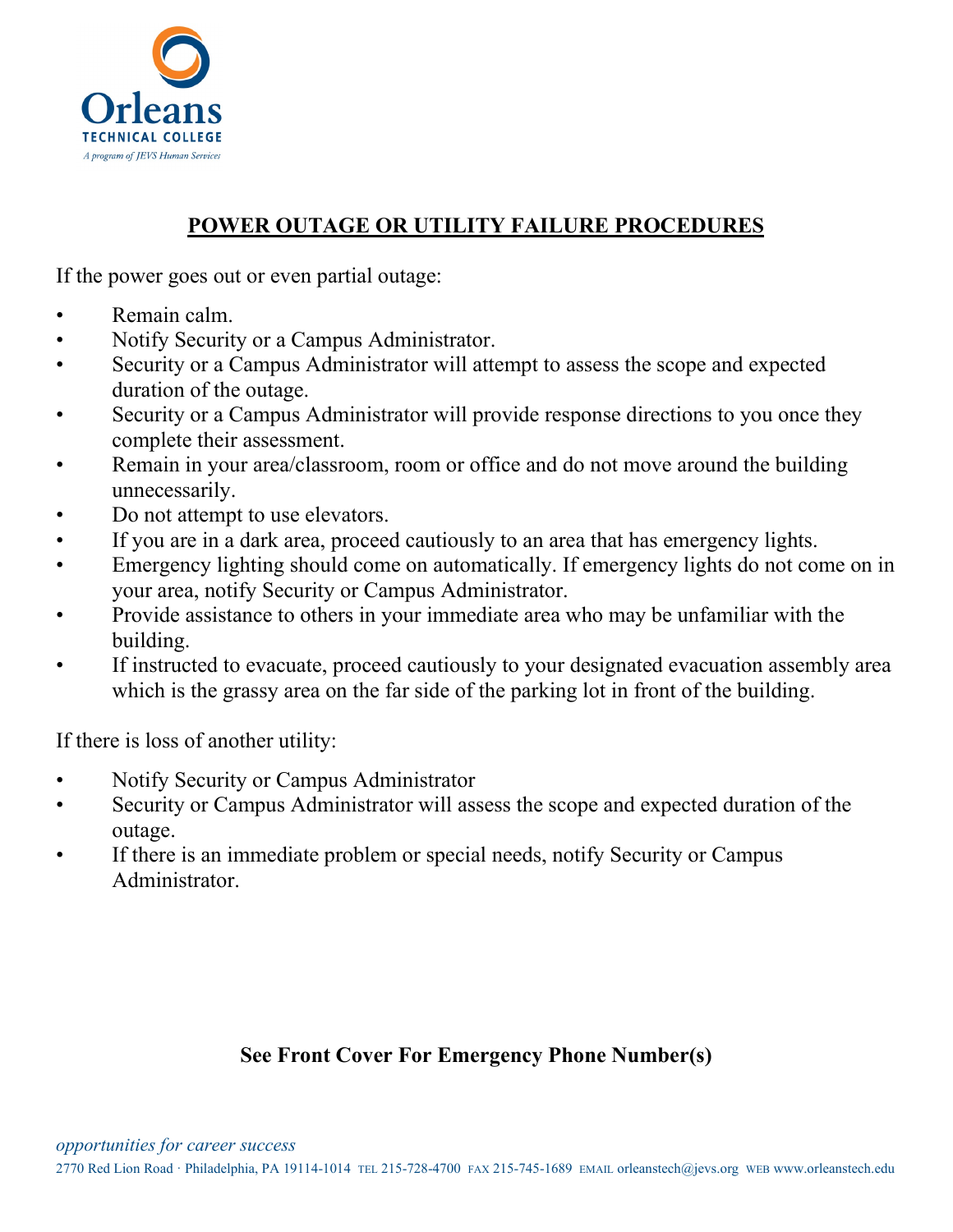

# **GAS LEAK SUSPECTED**

Natural gas leaks may occur and may bring danger of an explosion. Gas leaks are identified by an odor similar to rotten eggs. If a gas leak is suspected, do the following:

- Notify Security or a Campus Administrator.
- Evacuate from the affected area.
- Notify others who may be affected.
- Do not turn on or off any electrical device including light switches as these may create a spark and ignite the gas.
- If gas leak is inside building, ventilate by opening windows.
- If gas leak is outside the building, close windows and doors.
- Eliminate all ignition sources.
- Security or a Campus Administrator will assess and determine if there is a need to evacuate further.
- If you are asked to evacuate :
	- Leave lights on.
	- Do not lock doors.
- Follow normal evacuation route. Follow alternate route if normal route is too dangerous.
- Everyone should evacuate upwind of gas odor to a safe distance outside of the building.
- Try to determine if anyone is missing after you have evacuated and report those missing to Security or a Campus Administrator.
- No one may re-enter the building until the Fire Department, Security or a Campus Administrator declare the building to be safe. Notify students and staff of termination of emergency.
- Resume normal operations.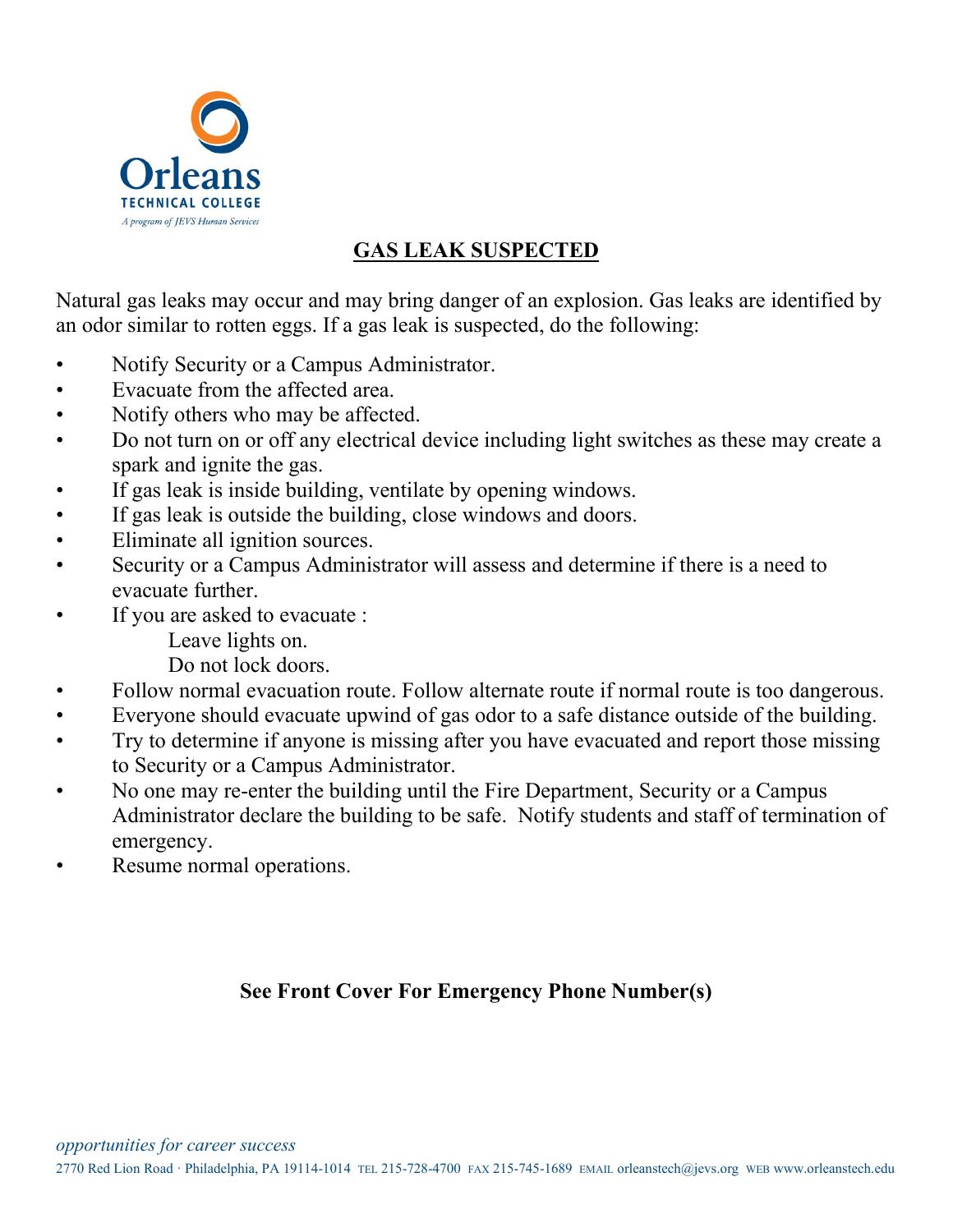

#### **MEDICAL EMERGENCY PROCEDURES**

**•** Notify Security or Campus Administrator to report the medical emergency.

Provide the following information:

- o Nature of the incident
- o Location and number of victim(s)
- o Nature of illness or injury
- o Hazards in the area (e.g., electrical shock, hazardous vapor, etc.)
- o Ambulance needed
- If the illness or injury appears life threatening, you should call 911 directly and then notify Security or a Campus Administrator.
- Keep all non-essential personnel away from the scene.
- Do not attempt to move the victim(s) unless they are in immediate danger.
- Do not attempt to treat the victim(s) if you are not formally trained and/ or certified (i.e. first aid, CPR, AED).
- Keep the victim(s) calm and reassure them that help is on the way.
- Take "universal precautions" to prevent contact with bodily fluids. *\* Universal Precautions is a method of infection control in which all human blood and certain human body fluids are treated as if known to be infectious for HIV, HBV, and other blood-borne pathogens.*

*Exposure occurs through contact with mucous membranes (e.g., eyes, nose, and mouth) or broken (cut or abraded) skin with contaminated blood.*

- Preserve the scene of the medical emergency in the event the incident will require an investigation by Security, a Campus Administrator or Police.
- Do not clean up any bodily fluids, unless trained and properly equipped.
- Keep all patient information confidential.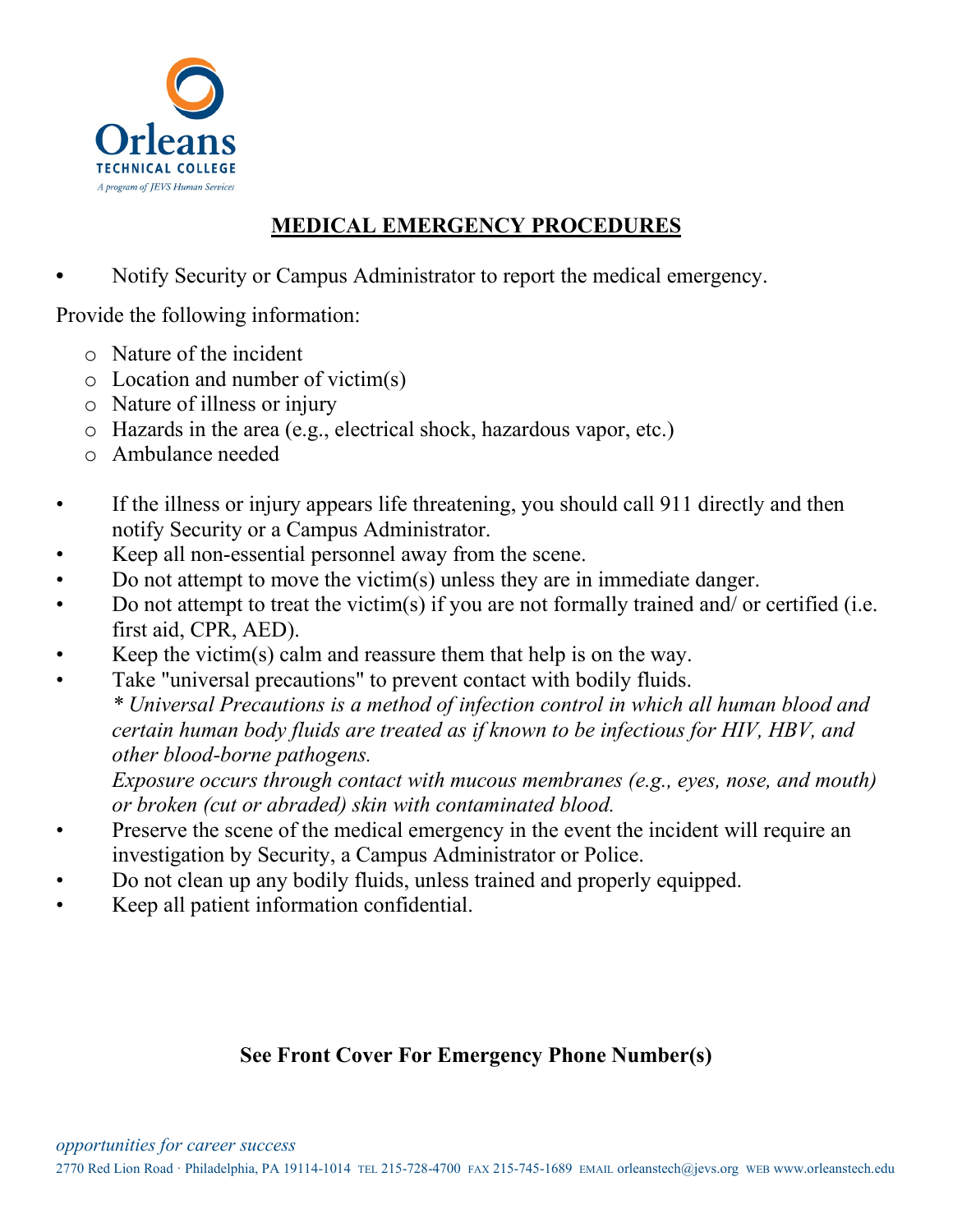

# **SHELTER IN PLACE/TORNADO**

**Shelter-in-Place:** It is a temporary strategy designed to be used when it is safer to remain inside the building rather than evacuate to the outside. This can be required in a chemical release outside or an approaching tornado.

If Instructed to Shelter-In-Place:

- Follow instructions of Security or a Campus Administrator.
- Close all doors and windows to seal off the building from the exterior, as best as possible.
- If there is an outside hazardous material or terrorism threat, shut down ventilation systems.
- Leave all personal belongings behind, unless instructed otherwise.
- Relocate everyone to pre-determined shelter areas (inside room or hallway).
- Stay away from windows.
- Supervise everyone in shelter area; prevent them from leaving the shelter area.
- Notify Security or a Campus Administrator if there are any injuries.
- Remain in the shelter until advised by Security, a Campus Administrator or the Fire Dept.

# **Tornado Watch**

- If a tornado watch is reported, all staff members should review the Tornado Warning procedure (see below) and take steps to be able to react.
- Upon notification of a Tornado Watch, all doors and windows should be closed. Move everyone indoors.

# **Tornado Warning**

- Move into tornado shelter area. If outside, return to the building and shelter in predetermined shelter areas of the building — such as, interior hallways on the lowest floor. Do not shelter in rooms with long roof spans (e.g. auditorium or cafeteria)
- Assist any individuals with special needs.
- Close classroom doors.
- Move all staff and office visitors to shelter areas, ideally in hallways and away from doors and windows.
- Instruct all students, staff, and visitors to remain in the "drop and tuck" position until the "all clear" signal is announced.
- Try to determine if anyone is missing.
- Remain in the shelter area until warning expires or emergency personnel have issued an "all-clear" signal.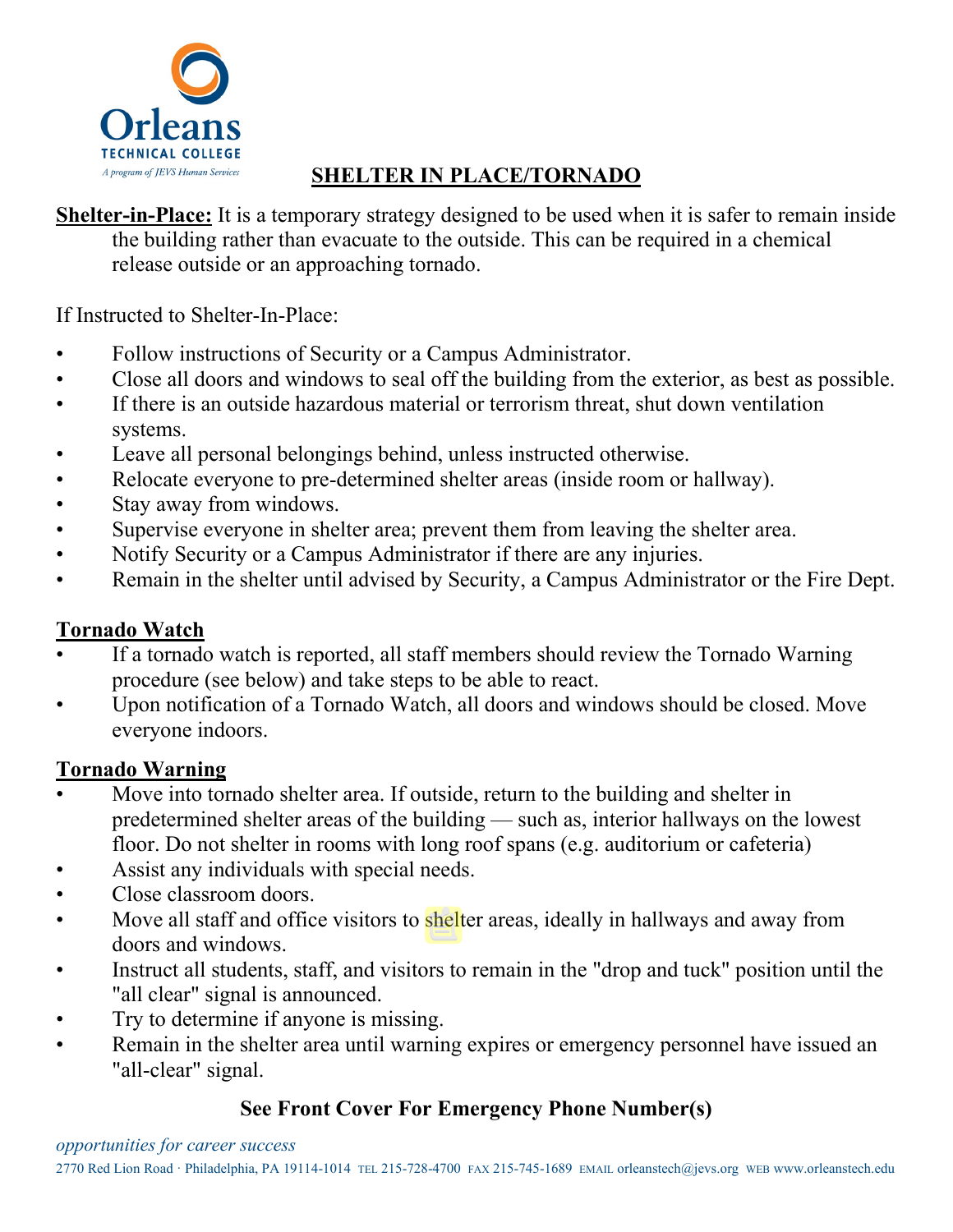

# **IN THE EVENT OF AN EARTHQUAKE**

#### **If you are indoors:**

- Do not run outside immediately.
- Get under a desk, table, or supported doorway.
- Stay away from glass windows and mirrors.
- Watch for falling plaster, bricks, light fixtures, and other objects.
- Watch for high bookcases, cabinets, shelves, and other furniture or heavy equipment that might slide or topple.
- Do not use candles, matches, or other open flames during the tremor.
- Extinguish all fires if you are trained to use a fire extinguisher.
- Do not rush for stairways or elevators. Exits are likely to be jammed and elevators often stop operating. Seek safety where you are.
- Don't be surprised if the electricity goes out, if fire alarm starts ringing, or fire sprinkler systems go on. Expect to hear noise from breaking glass, cracks in walls, and falling objects.
- Avoid electrical lines, as they may be live.
- Remain under cover for a few minutes and prepare for the possibility of aftershocks. Aftershocks often cause more damage to buildings which are already weakened by the initial shock.

#### **Outdoors:**

- Do not run inside immediately.
- Stay in the open.
- Beware of fires, downed utility lines, and aftershocks.
- Assist with evacuation of the building(s).

# **BEFORE YOU EVACUATE FOR A HURRICANE**

- Secure all hardcopy records as much as possible.
- Move all electronic equipment (e.g., computers, printers) to a higher elevations and cover with large plastic garbage bags.
- Move everything as far as possible from exterior windows.
- Unplug all remaining electrical equipment.
- Faculty and staff will disseminate instructions to students. Students should check their email for updates. Staff and faculty should contact their supervisors for updates.
- Evacuate the campus well in advance of hurricane threat.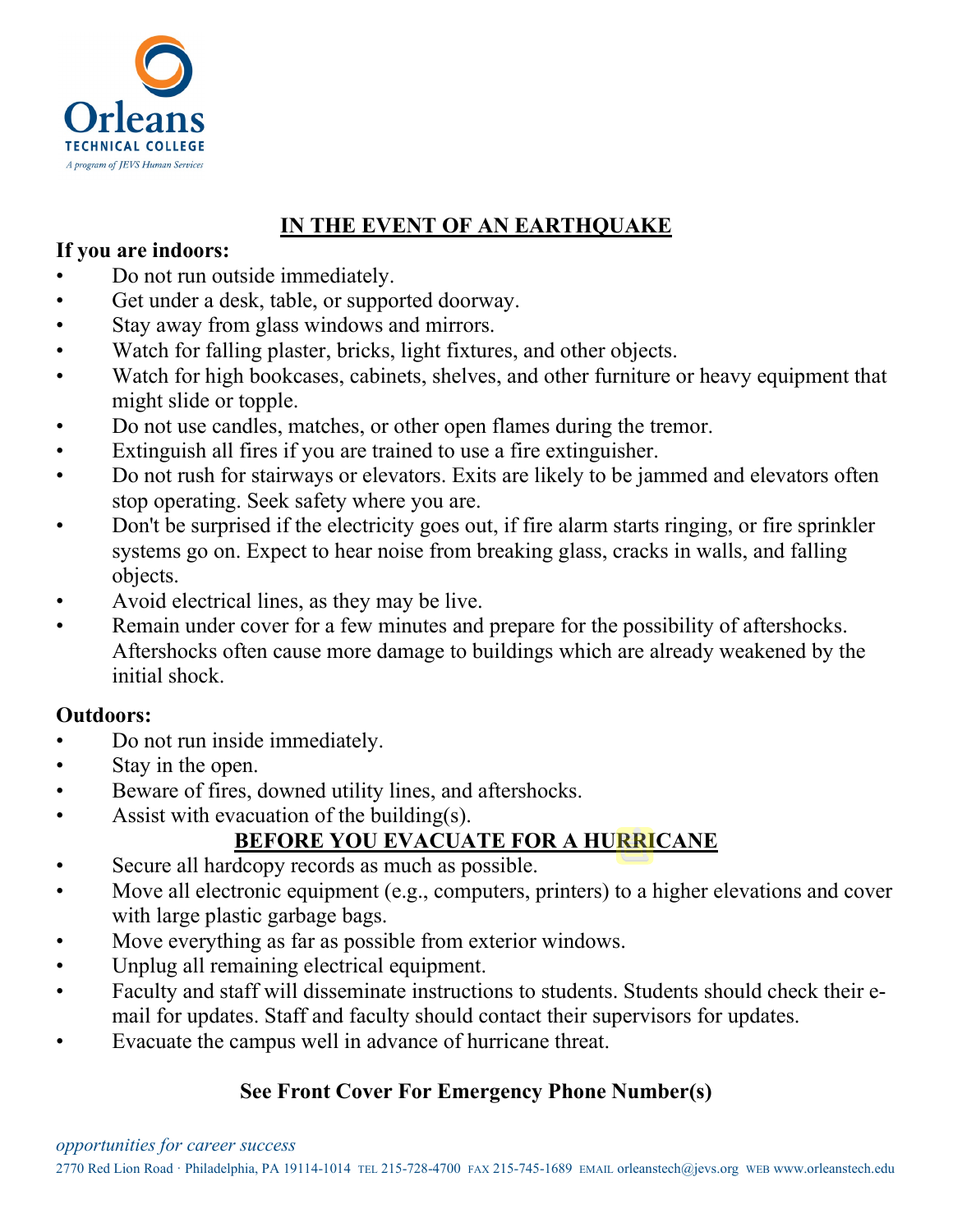

# **CRIMINAL BEHAVIOR/CIVIL UNREST**

- Be alert to what is going on around you.
- Do not approach or attempt to apprehend the person(s) involved.
- Notify Security, Campus Administrator or 911 immediately if you witness a crime in progress or observe a suspicious person or activity, and be prepared to provide the following:
	- o Your name
	- o What is happening
	- o Where is it happening
	- o How many people are involved / Anyone injured
	- o Description of the assailant clothing, physical characteristics, etc.
	- o Any weapons
	- o Location of the assailant or direction of their escape
- Security, Campus Administrator or Police will be dispatched to assess the situation.
- Stay on the phone until Security, a Campus Administrator or Police arrive and provide additional information as it becomes available or the situation changes.
- If possible, remain out of sight. Be concerned with your personal safety and act cautiously.
- If the offender has weapons or is suspected of having weapons, take cover immediately using all available concealment. Close and lock doors when possible to separate yourself and others from any armed offender.
- In the event of violent, hostile, or criminal behavior, leave the immediate area if possible, and direct others to do so.
- Always err on the side of caution and contact Security, a Campus Administrator or 911, and follow lockdown procedures if required.

# **CIVIL UNREST**

- Notify Security, a Campus Administrator or 911 and provide the following:
	- o Your name
	- o What is happening
	- o Where is it happening
	- o How many people are involved
	- o Any injuries, violence, property damage, etc.
- Security, a Campus Administrator or Police will assess the situation.
- Follow instructions of Security, a Campus Administrator or Police to ensure the safety of everyone.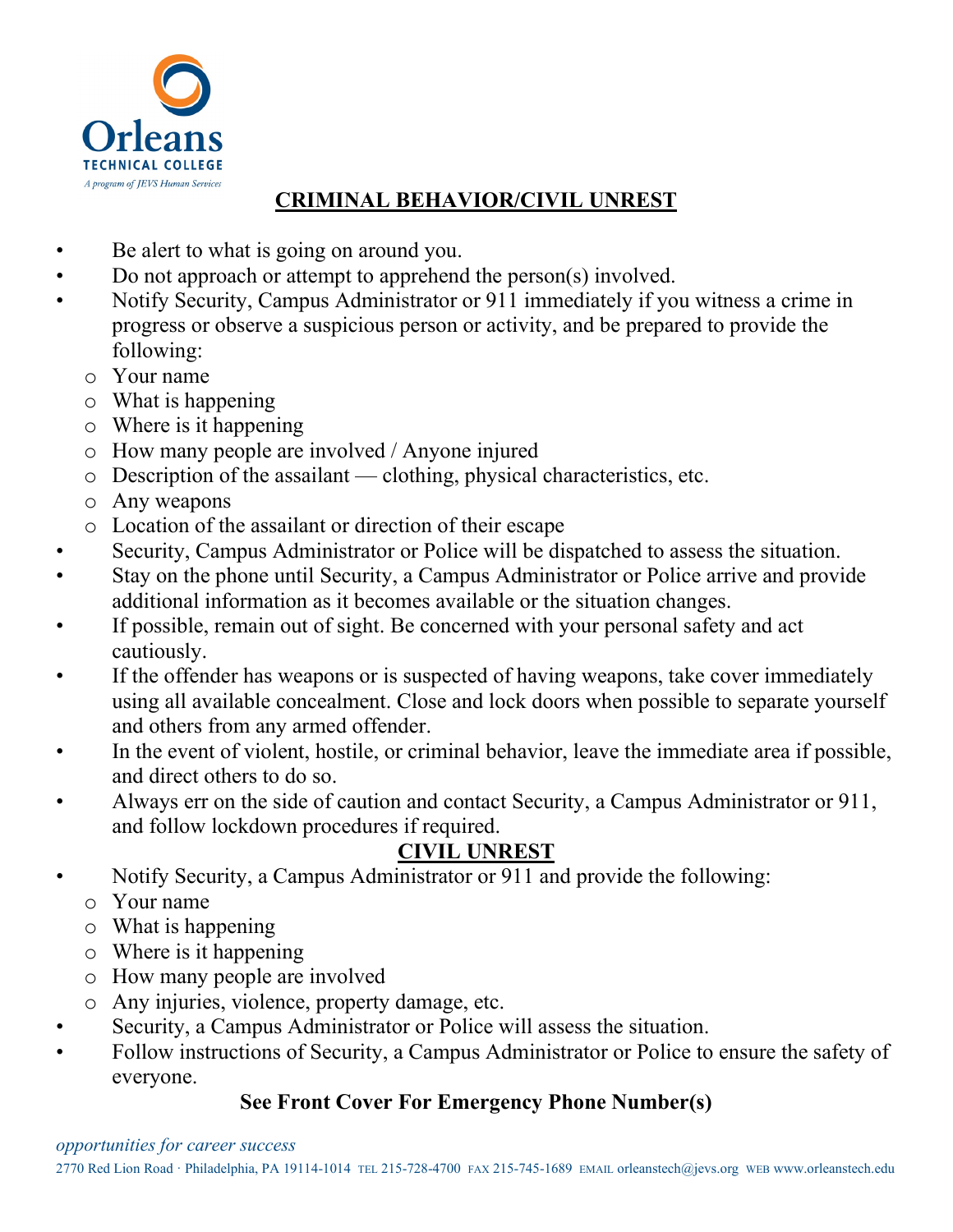

# **HAZARDOUS MATERIAL SPILL**

- Do not attempt rescue of anyone overcome by chemical vapors or gases in an enclosed room or area-only trained rescuers should enter the area protected with self-confined breathing apparatus.
- Notify Security or an Administrator immediately.
- If exposed to a hazardous material on clothing, skin or by inhalation, remove clothing, rinse area with water and seek medical treatment immediately.

#### **Inside Spills:**

- Call Security or a Campus Administrator and provide the following information:
	- o Location of the spill
	- o Type of chemical spilled
	- o Known hazards of the spilled chemical
	- o Quantity spilled
	- o Number and extent of injuries/illnesses
	- o Has spill or vapors reached a floor drain or ventilation system?
- Attempt to provide ventilation to the affected area by opening the windows.
- Turn on local or building exhaust ventilation if available and safe to do so.
- If possible, control access to the affected area by closing doors.
- Obtain Material Safety Data Sheet (MSDS) on hazardous material involved.
- If hazardous materials come into contact with your skin, immediately flush the affected area with clear water for at least 15 minutes.
- If the threat warrants, implement evacuation procedures to ensure that no one is exposed to danger.
- Direct everyone to evacuate immediately, in a calm and orderly manner, to the designated evacuation assembly area which is the grassy areas on the far side of the parking lot in front of the building.
- Try to account for all personnel. Report anyone missing to Security or a Campus Administrator.
- Check people involved for adverse medical symptoms (shortness of breath, fainting, etc.) and request immediate medical attention if necessary.
- Remain in the evaluation assembly area until directed by Security, a Campus Administrator, or the Fire Department.
- Do not try to clean up the spill unless you are familiar with the hazardous material and are trained and have the proper equipment to perform the cleanup.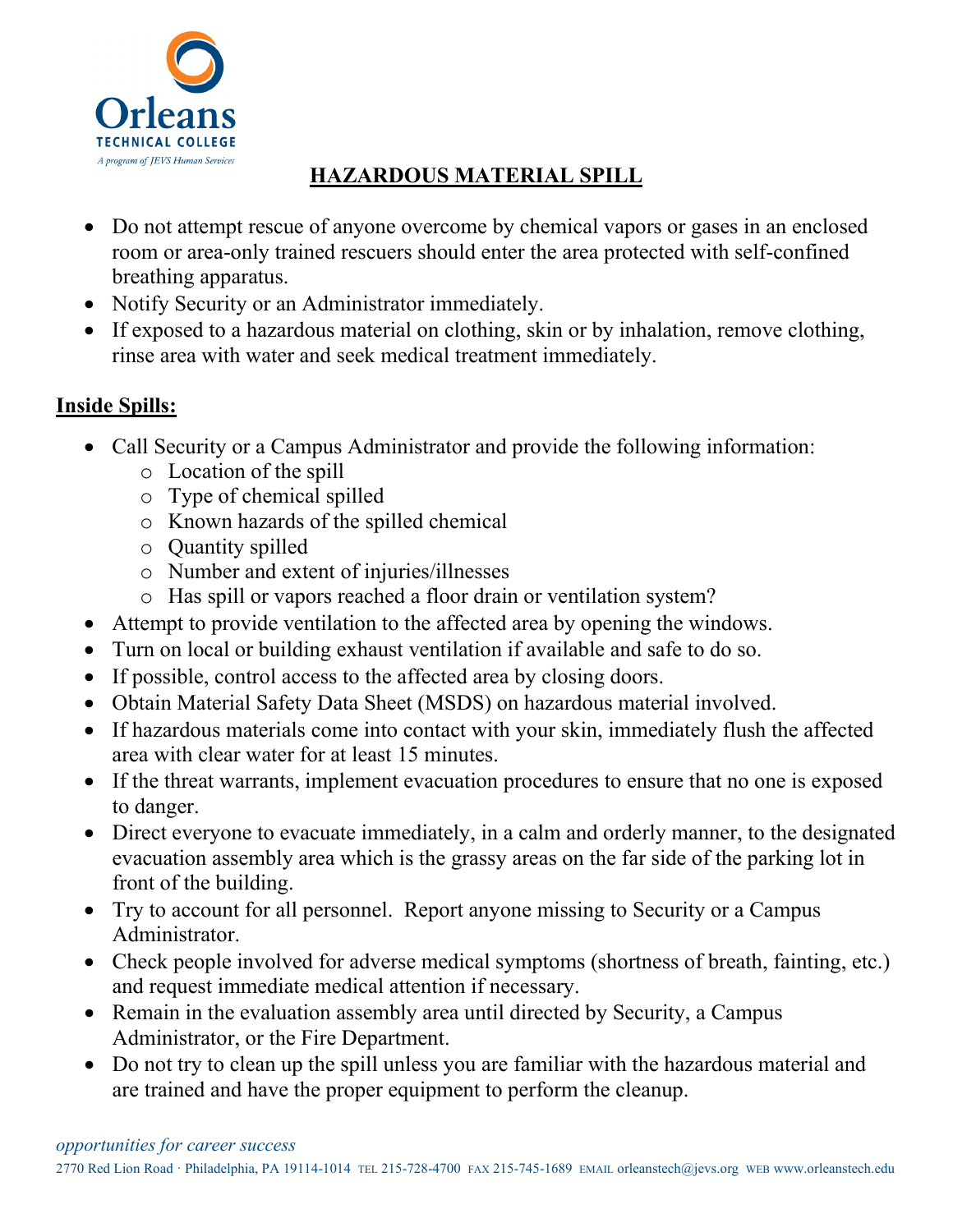

#### **Outside spills:**

- Close all exterior windows and doors.
- Shut down room ventilation systems if possible.
- Shelter in Place inside the building and remain there until directed by Security, a Campus Administrator, or the Fire Department.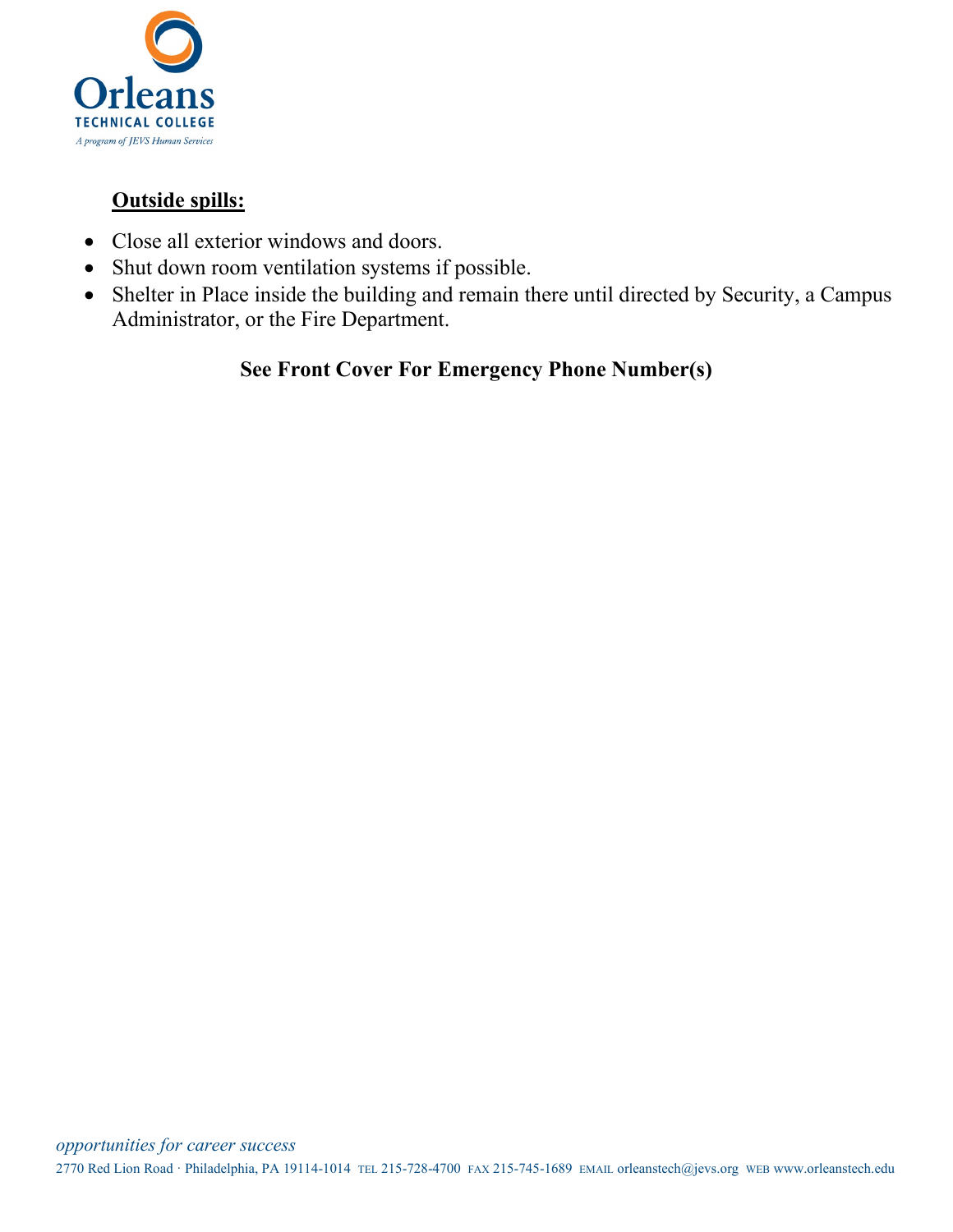

# **SUSPICIOUS PACKAGE INDICATORS**

- Powder in or on the envelope
- Excessive Postage
- Handwritten or poorly typed addresses
- Incorrect titles
- Title, but no name
- Misspellings of common words
- Oily stains, discoloration or odor
- No return addresses
- Excessive weight
- Lopsided or uneven envelope
- Protruding wires or aluminum foil
- Excessive security material such as masking tape, string, etc.
- Visual distractions
- Ticking sound
- Marked with restrictive endorsements, such as Personal or Confidential
- Shows a city or state in the postmark that does not match the return address

# **SUSPICIOUS PACKAGE PROCEDURES**

- Do not touch or handle any suspicious items
- Isolate the suspicious item
- Notify Security or a Campus Administrator that a suspicious package has been detected
- Alert everyone in the area that a suspicious letter or package has been found and to clear the area.
- Close the door, prevent others from entering.
- If the suspicious item is believed to be a bomb, evacuate the building and follow procedures for Bomb Threats.
- Write down any reasons for identifying the package as suspicious (e.g., excessive postage; no return address; rigid envelope; feel; etc.).
- Contact the addressee to determine if package was expected.
- Any person who had direct contact with the package should wash their exposed skin with soap and water and seek medical assistance.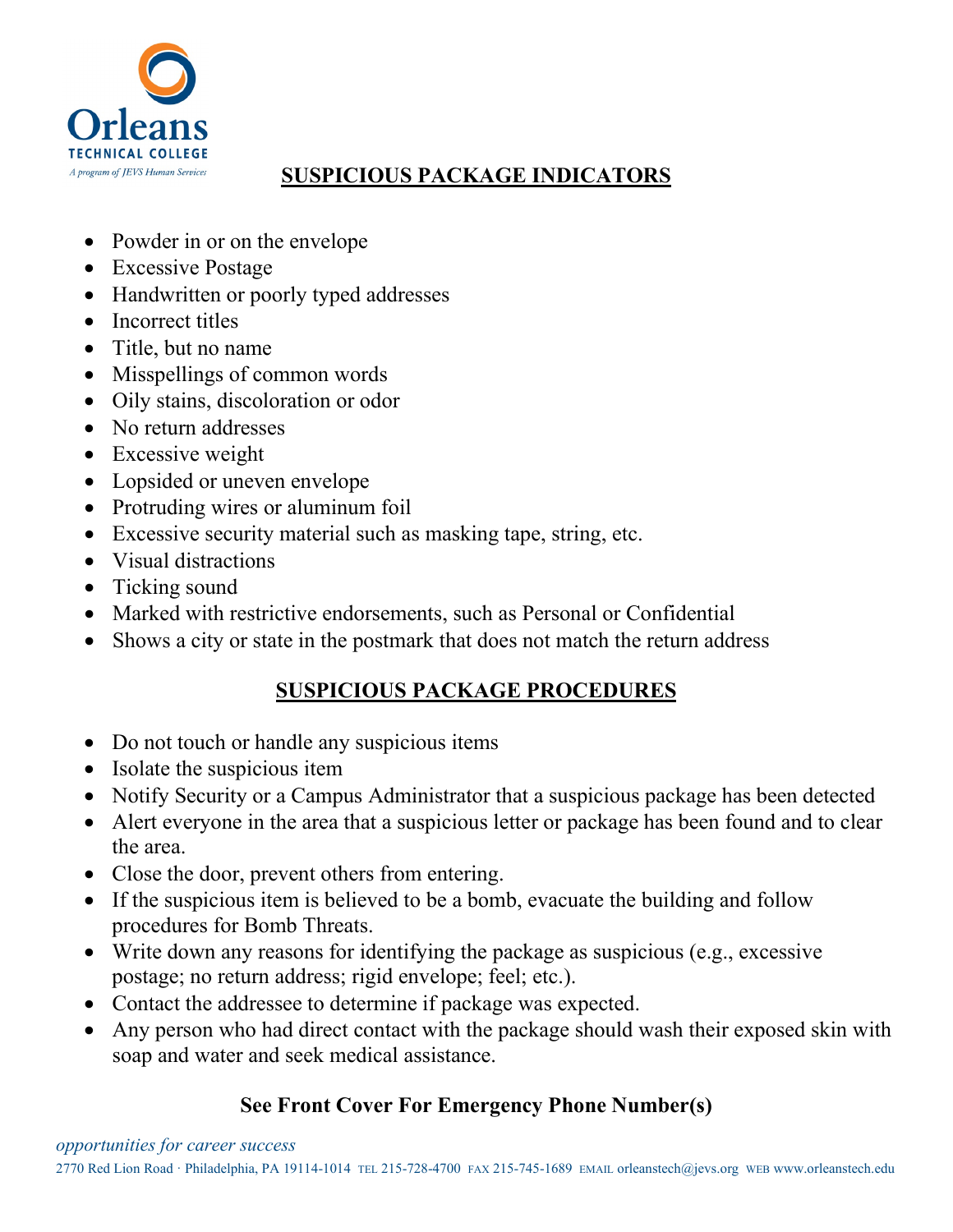

# **THREATENING TELEPHONE CALLS**

- Remain calm.
- Do not hang up. Keep the caller on the line as long as possible and listen carefully.
- Signal someone to call Security or Campus Administrator.
- Note the time of the call and try to get caller's number if you have caller ID.
- Ask the caller the following questions:
	- o Where is the bomb?
	- o When will it explode?
	- o What does the bomb look like?
	- $\circ$  What kind of bomb is it?
	- o What is the caller's name and motive for placing the bomb?
	- o Are you an employee?
	- o Are you a student?
- Write down any pertinent information such as background noises, gender of caller, and voice pitches and patterns.
- Make sure Security, a Campus Administrator or 911 has been notified.

# **Electronic Mail Threats**

- Remain calm.
- Leave the e-mail message open on the computer, do not erase it.
- Notify Security, a Campus Administrator or 911 immediately,
- Print the message. Include the properties of the message. Save the e-mail.

# **Written Threats**

- Remain calm.
- Notify Security, a Campus Administrator or 911 immediately.
- Do not handle written threat. Keep everyone from handling it or going near it.
- Save all packing materials.
- Write down everything you remember about the written threat.

# **Verbal Threats**

- Note the description of the person who made the threat (e.g., name, race, sex, type and color of clothing, body size, hair color, and any distinguishing features).
- Write down the threat exactly as it was communicated to you.
- Notify Security, a Campus Administrator or 911 immediately.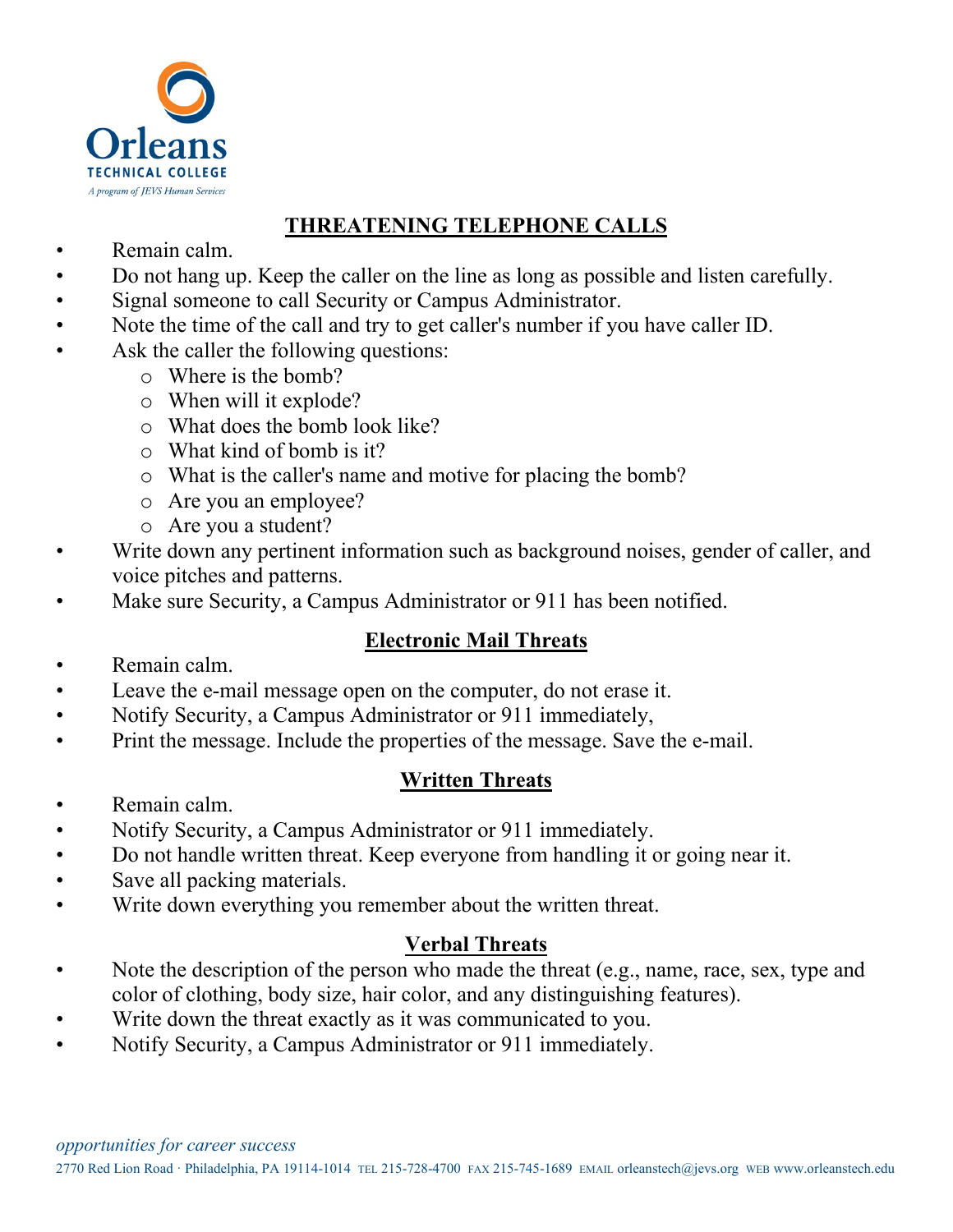

#### **Bomb Threat Evacuation**

- Direct everyone to leave the building.
- Direct everyone not to use cellular phones and pagers.
- Leave doors and windows open.
- Do not touch the light switch.
- Proceed to the designated evacuation assembly area which is the grassy area on the far side of the parking lot in front of the building and follow further instructions from Security, a Campus Administrator or Police.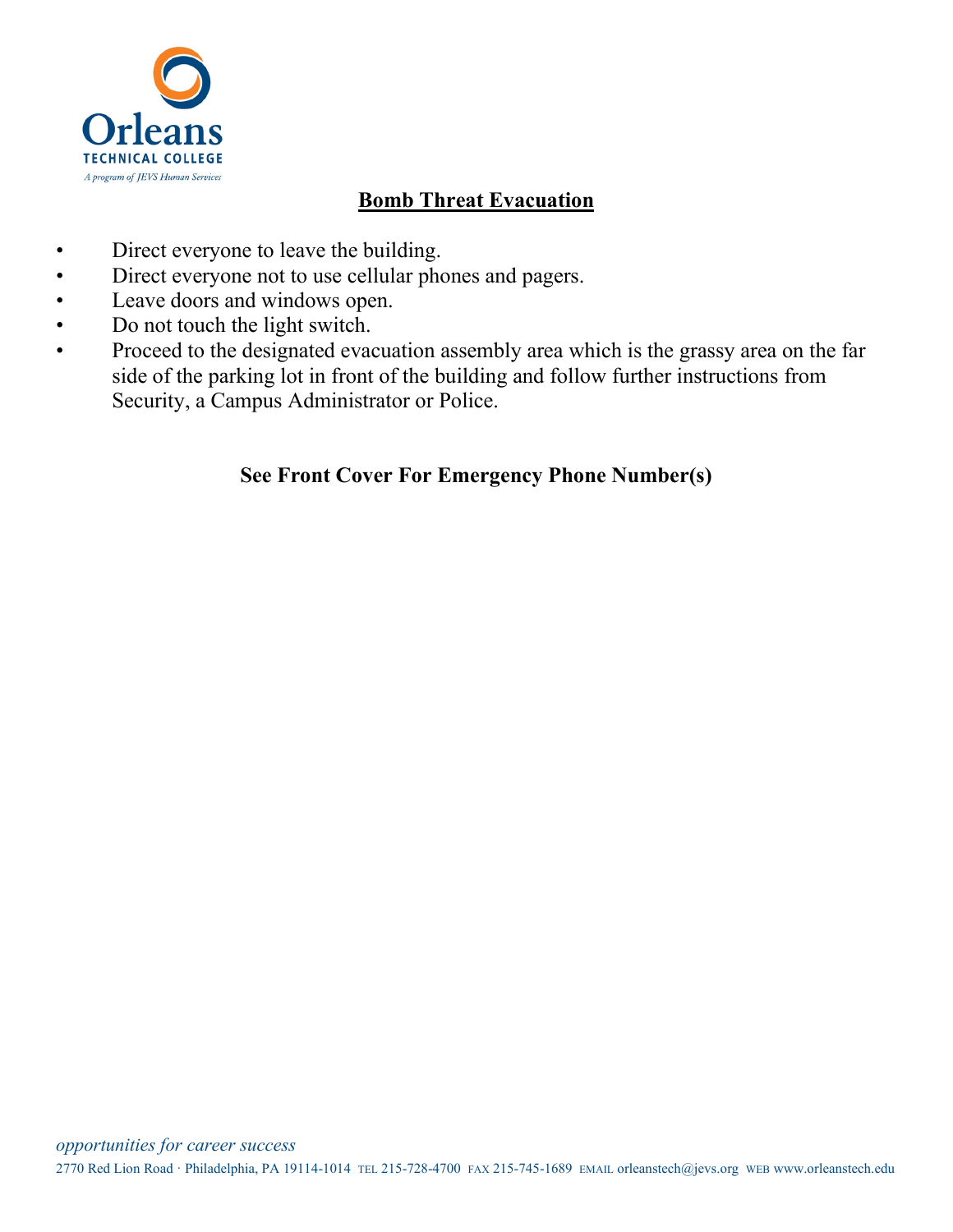

# **SUICIDE THREAT**

- Consider any students, faculty or staff reference to suicide as serious.
- DO NOT LEAVE THE INDIVIDUAL ALONE.
- Do not allow the individual to leave until help arrives, if possible.
- Notify Security or 911 immediately if you become aware of a suicide threat.
- Talk calmly to the person until appropriate personnel arrive at the scene.
- Remember:
	- Be positive
	- Engage the person in conversation
	- DO NOT become confrontational
	- DO NOT make fast movements toward the individual
- When trained personnel arrive, defer to their judgement on the course of action to be taken.

#### **Suicide Attempt**

- Notify Security or 911 immediately of any suicide attempt. Provide person's name if known.
- DO NOT LEAVE THE INDIVIDUAL ALONE.
- Try to calm the suicidal person.
- Try to remove the individual from any immediate means of hurting himself/herself.
- Take "universal precautions" to prevent contact with bodily fluids. *Universal Precautions is a method of infection control in which all human blood and certain human body fluids are treated as if known to be infectious for HIV, HBV, and other blood borne pathogens.*

*Exposure occurs through contact with mucous membranes (e.g., eyes, nose and mouth) or broken (cut or abraded) skin with contaminated blood.*

- Stay with the suicidal person until Security or other help arrives.
- Clear the area to allow emergency personnel to work and provide privacy for the victim.
- Keep everyone away from the scene.
- Remain with the situation as directed by Security or local authorities, working to defuse the crisis by remaining calm.
- Reassure everyone involved that everything possible is being done to return the situation to normal.
- Do not release any information beyond Security or suicide intervention personnel.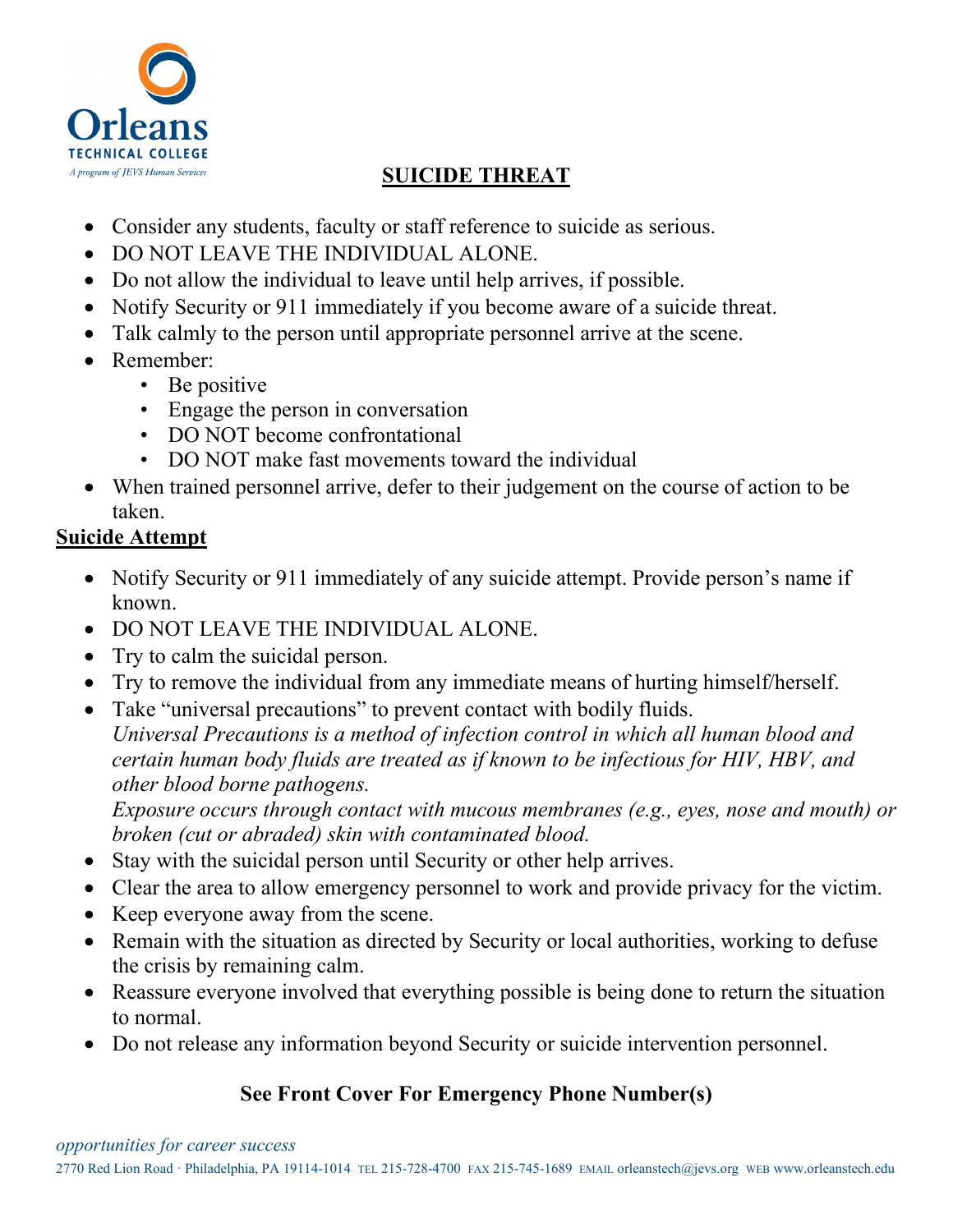

# **FIRE PROCEDURES**

- Remain calm.
- Pull the nearest fire alarm, if not already activated.
- Only attempt to use a fire extinguisher if you have been formally trained.
- Remove anyone from immediate danger.
- Notify Security or 911 from a safe location.
- Close all doors to confine smoke and fire.
- Unless otherwise directed, evacuate building and proceed to your designated evacuation assembly which is the grassy area on the far side of the parking lot in front of the building
- Do **NOT** delay evacuation for the purpose of retrieving personal belongings.
- Consider persons with disabilities who may need assistance evacuating.
- Walk without delay, but do not run. Do not use elevators.
- Feel exit doors for heat, stay low and close to walls while evacuating.
- If smoke is present, stay low. The best quality of air is near the floor.
- Never allow the fire to come between you and an exit.
- Try to account for everyone when you reach the evacuation assembly area which is the grassy area on the far side of the parking lot in front of the building.
- Notify Security or Fire Department personnel if anyone is missing or injured.
- Everyone should remain at the evacuation assembly area which is the grassy area on the far side of the parking lot in front of the building until directed otherwise by Security, Fire Department or a Campus Administrator.

# **IF YOU ARE TRAPPED IN A ROOM/AREA**

- Wedge wet towels or cloth along the bottom of the door to keep out smoke.
- Close as many doors as possible between you and the fire.
- Use the telephone to notify Security or 911 of your problem and location.
- If you are trapped in an area and need fresh air, only break the window as a last resort, and use caution when breaking the window.

#### **EXPLOSION PROCEDURES Report any of the following to Security or 911:**

- Is there structural damage or collapse?
- Any injuries?
- Is natural gas or any hazardous material leaking?
- Did the explosion disperse any liquids, mists, vapors or gas?
- Did the explosion only destroy a package or the bomb device?
- Are there unexplained odors?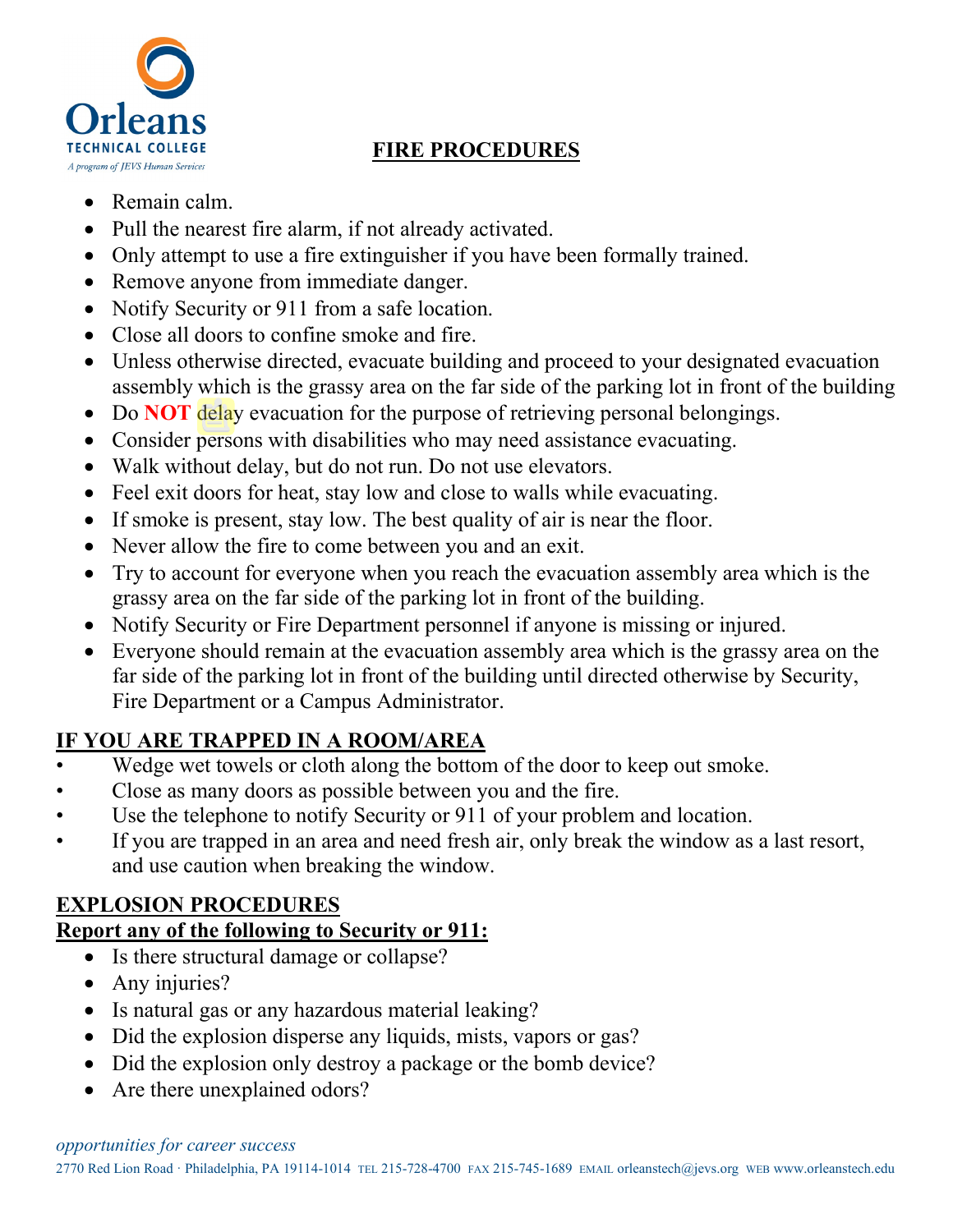

#### **lf the Explosion is Inside:**

- Evacuate along established routes to your designated evacuation assembly area which is the grassy area on the far side of the parking lot in front of the building.
- Redirect to exits away from site of the explosion.
- Do not use elevators.
- Discontinue use of all radios, cell phones (any communication transmitting device).
- Try to account for everyone when you reach the evacuation assembly area which is the grassy area on the far side of the parking lot in front of the building.
- Notify Security, Fire Department Personnel or a Campus Administrator if anyone is missing or injured.
- Everyone should remain at the evacuation assembly area which is the grassy area on the far side of the parking lot in front of the building until directed otherwise by Security, Fire Department or a Campus Administrator.

#### **If the Explosion is Outside:**

- If you are in danger due to fire, smoke, danger of collapse, broken glass, or other hazards, evacuate away from the scene of the explosion; follow shelter-in-place procedures.
- Keep AWAY FROM WINDOWS
- If your room is safe, await instructions from Security, Fire Department Personnel or a Campus Administrator.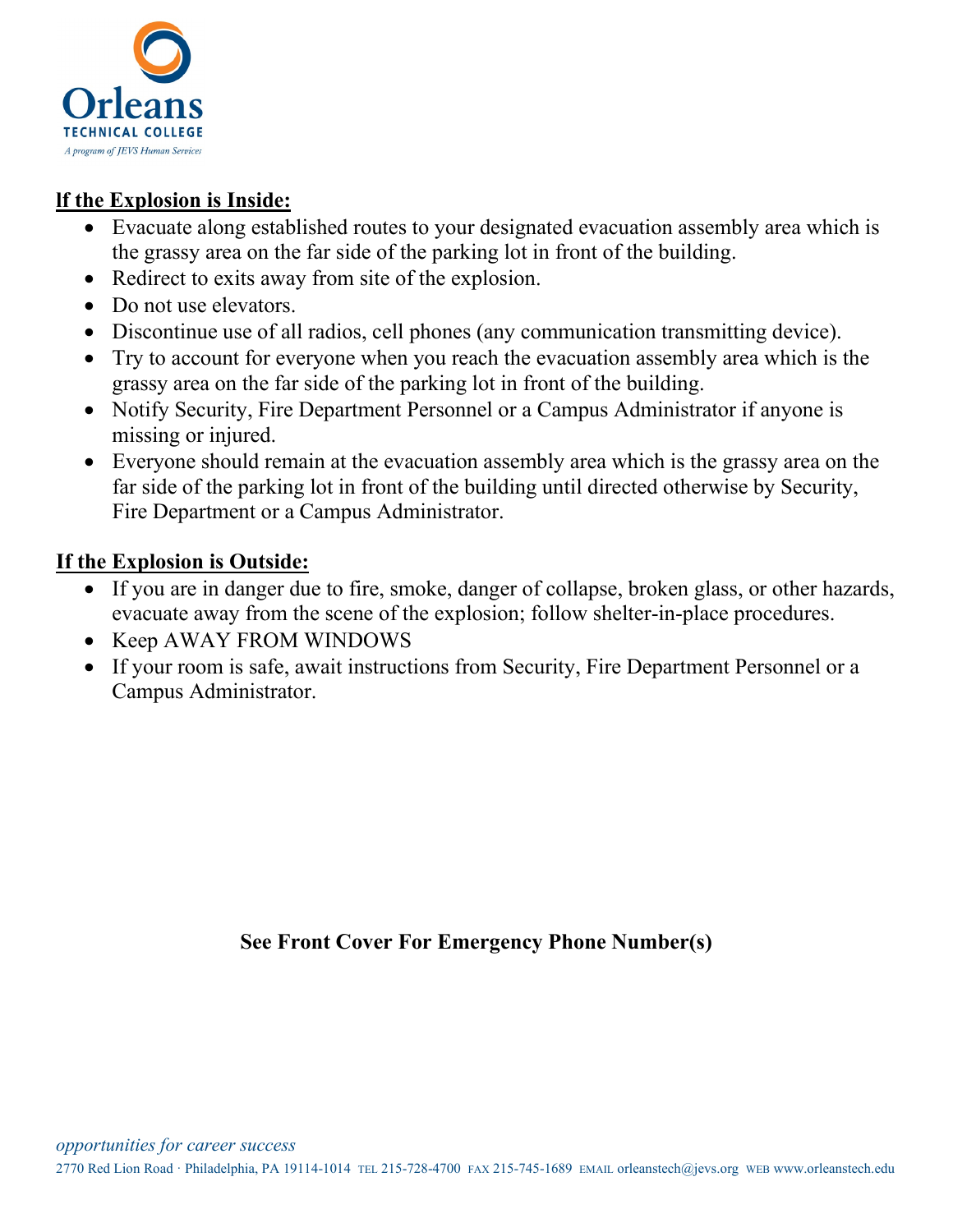

#### **Lockdown Definition/Alert Signal**

Lockdown: is a protective action employed to safeguard students and staff when there is an armed perpetrator approaching the campus or in a campus building. Lockdown is used to keep people away from a violent perpetrator while law enforcement engages the subject.

Lock-down procedures may be issued in situations involving dangerous intruders or other incidents that may result in harm to persons inside the campus building.

#### **Alert Signal**

Security or a Campus Administrator will issue a lock-down order by announcing a warning over PA system, sending a messenger to each classroom, or other alternate method, and contact 911.

#### **Lockdown Procedures**

- Direct all students, staff, and visitors into classrooms or secure rooms.
- Lock doors to rooms, if possible.
- Close blinds or cover interior/exterior windows and turn out lights.
- Move all persons away from windows and doors.
- Have all persons get down on the floor, preferably along a wall out of view.
- Everyone should remain quiet.
- All visitors to the building will automatically become part of the lockdown procedures and will not be able to leave the building.
- No one will be permitted to enter or leave the building.
- If the fire alarm goes off, do not evacuate unless you see fire or smoke.
- If possible, an emergency e-mail or phone call will be sent out via Everbridge explaining the circumstance.
- Allow no one to leave the classrooms until a Campus Administrator or Police gives the "all-clear" signal.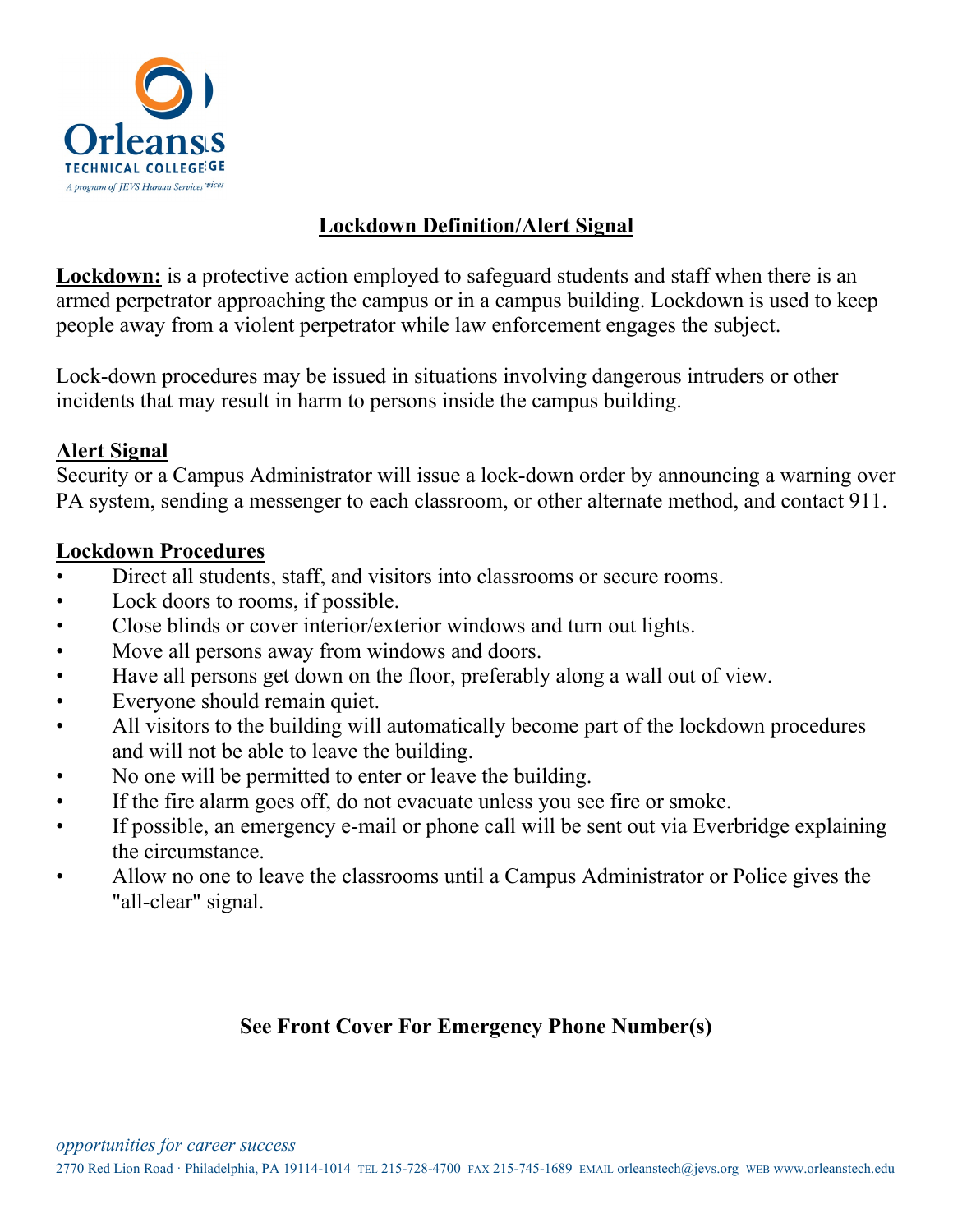

# **Active Shooter Response**

#### **If you witness an active shooter, dial 911 as soon as possible. Notify the people in the building via PA System – Active Shooter Announcement – "There is an active shooter". Name the room or area where the active shooter is located, if known.**

#### **Step 1.**

- Run, if there is an accessible escape path, attempt to evacuate the premises. Be sure to:
	- o Have an escape route and plan in mind.
	- o Evacuate regardless of whether others agree to follow.
	- o Leave your belongings behind.
	- o Help others evacuate, if possible.
	- o Call 911 when you are safe.
	- o Prevent individuals from entering an area where the active shooter may be.
	- o Keep your hands visible.
	- o Follow the instructions of any police officers.
	- o Do not attempt to move wounded people.

#### **Step 2.**

- If evacuation is not possible, find a place to HIDE where the active shooter is less likely to find you
- Initiate Shelter-in-Place protocols per building announcement. Gather as many individuals as possible into a locked room or safe area.
- Your hiding place should:
	- o Be out of the active shooter's view.
	- o Provide protection if shots are fired in your direction (i.e. an office with a closed and locked door).
	- o Not trap you or restrict your options for movement.
	- o To prevent an active shooter from entering your hiding place:
		- Lock the door.
		- Blockade the door with heavy furniture.
	- o If the active shooter is nearby:
		- Lock the door.
		- Silence your cell phone and/or pager.
		- Turn off any source of noise (i.e. radio, television).
		- Hide behind large items (i.e. cabinets, desks).
		- Remain quiet.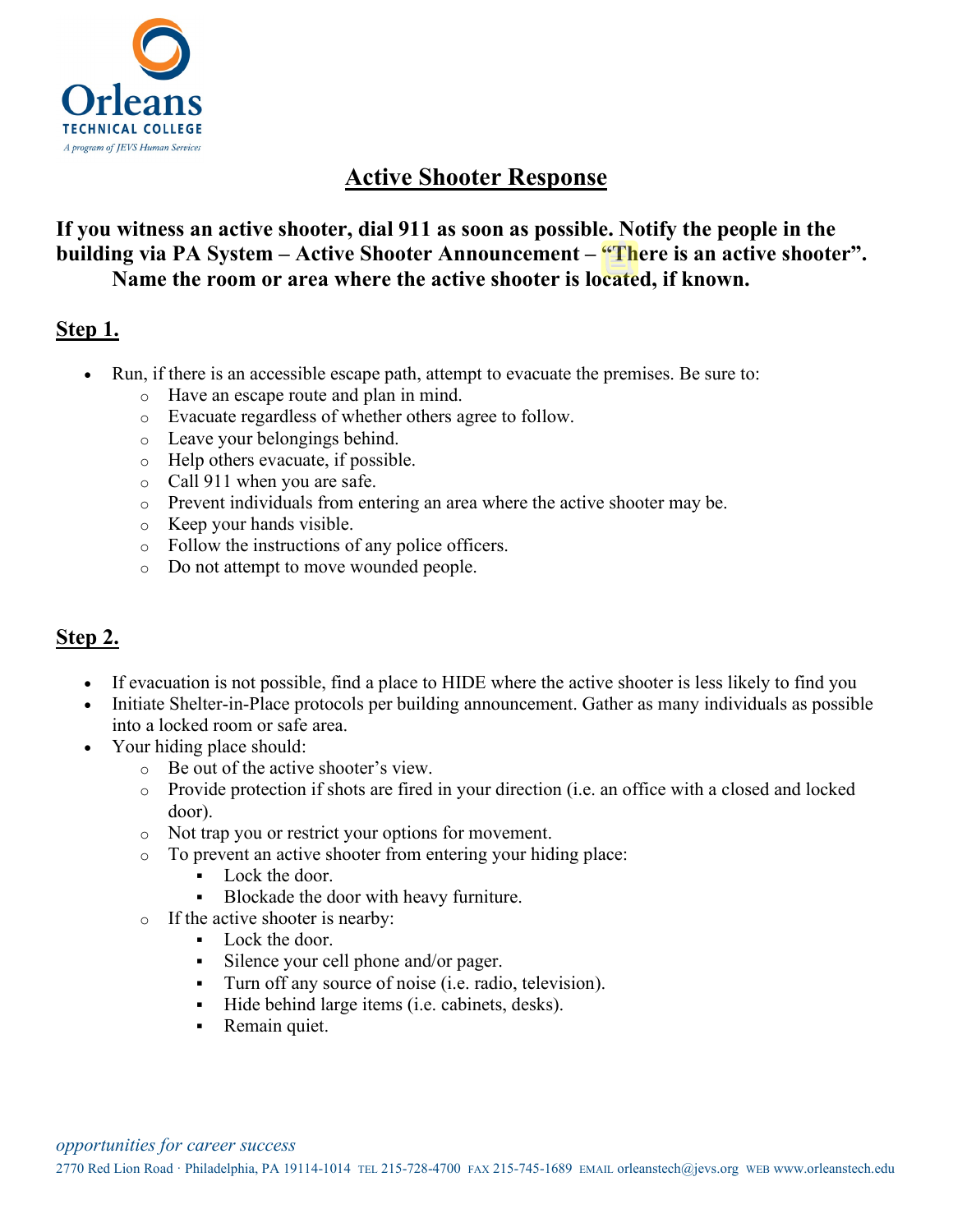#### **Step 3.**

- As a last resort, and only when your life is in imminent danger, attempt to disrupt and/or incapacitate the active shooter by:
	- o Acting as aggressively as possible against him/her.
	- o Throwing items and improvising weapons.
	- o Yelling.
	- o Committing to your actions.

#### • **WHEN POLICE ARRIVE**

- Do not exit the safe room or area until "all clear" is declared by Security or law enforcement personnel.
	- o Put down any items in your hands.
	- o Keep hands visible.
	- o Follow all instructions.
	- o Avoid making quick movements towards officers.
	- o Do not stop to ask officers for help or direction when evacuating, just proceed in the direction from which officers are entering the premises.